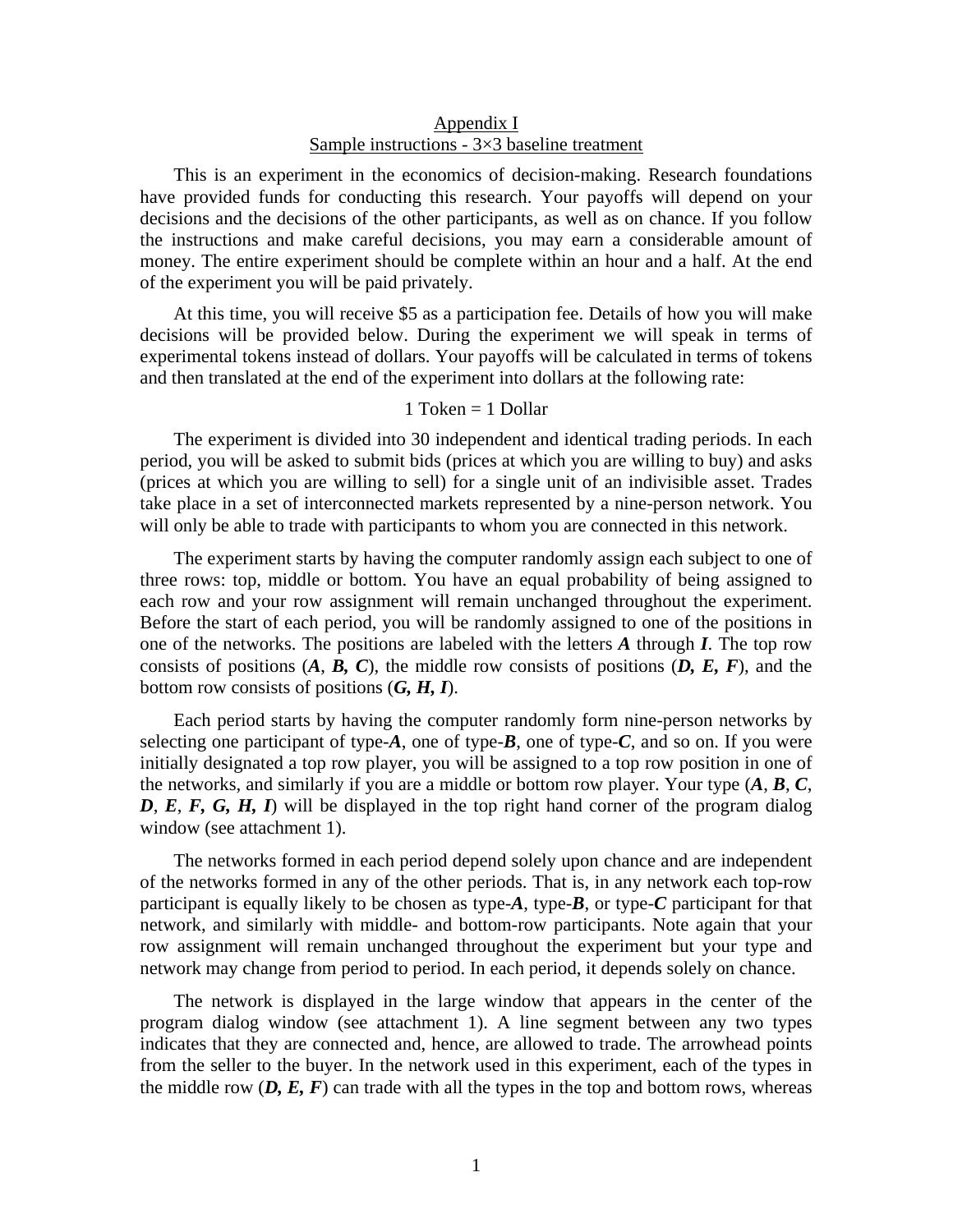the types in the top row  $(A, B, C)$  and the bottom row  $(G, H, I)$  can only trade with the types in the middle row (*D, E, F*).

The asset is initially held by a computer-generated seller. The computer-generated seller is always willing to sell one unit of the asset for a price of zero tokens. In addition, there is a computer-generated buyer who is always willing to buy one unit of the asset at a price of 100 tokens. The computer-generated seller can only sell the unit to the types in the top row  $(A, B, C)$ . The computer-generated buyer can only buy the unit from the types in the bottom row (*G, H, I*). Note that the computer-generated seller and buyer do not appear in the network displayed in the program dialog window (see attachment 1).

# A trading period

Next, we will describe in detail the process that will be repeated in all 30 periods and the user interface that you will use to make your decisions. Each period starts by having the computer randomly form six-person networks by selecting one participant of each type  $(A, B, C, D, E, F, G, H, I)$ . At the start of each period, each participant receives an endowment of 100 tokens. You will use these tokens to pay for the asset when you buy and will receive these tokens in exchange for the asset when you sell. The trading protocol is defined by the following rules.

All trades must move the asset "downward":

- The types in the top row can only buy from the computer-generated seller and can only sell to the middle row. For example, type *A* can buy from the computer generated seller and can sell to types *D, E* or *F*.
- The types in the middle row can only buy from the top row and sell to the bottom row. For example, type *D* can buy from types *A, B* or *C* and sell to types *G, H* or *I*.
- The types in the bottom row can only buy from the middle row and sell to the computer-generated buyer. For example, type *G* can buy from types *D*, *E* or *F* and sell to the computer-generated buyer.

In each period, you will be asked to submit a single bid and a single ask to the sellers and buyers with whom you are allowed to trade:

- You will submit a single bid to the sellers to whom you are connected by the network, indicating the price at which you are willing to buy one unit of the asset.
- − You will submit a single ask to the buyers to whom you are connected by the network, indicating the price at which you are willing to sell one unit of the asset.

When you are ready to make your decisions, use the mouse to position the cursor in the Bid Input field on the right of the dialog window (see attachment 1) and use the keyboard to enter the number (including decimals) of tokens between 0 and 100 that you wish to bid. You enter a price in the Ask Input field the same way. Once you have entered the bid and ask, confirm your decisions by clicking the Submit button. Once you have clicked the Submit button, your decisions cannot be revised.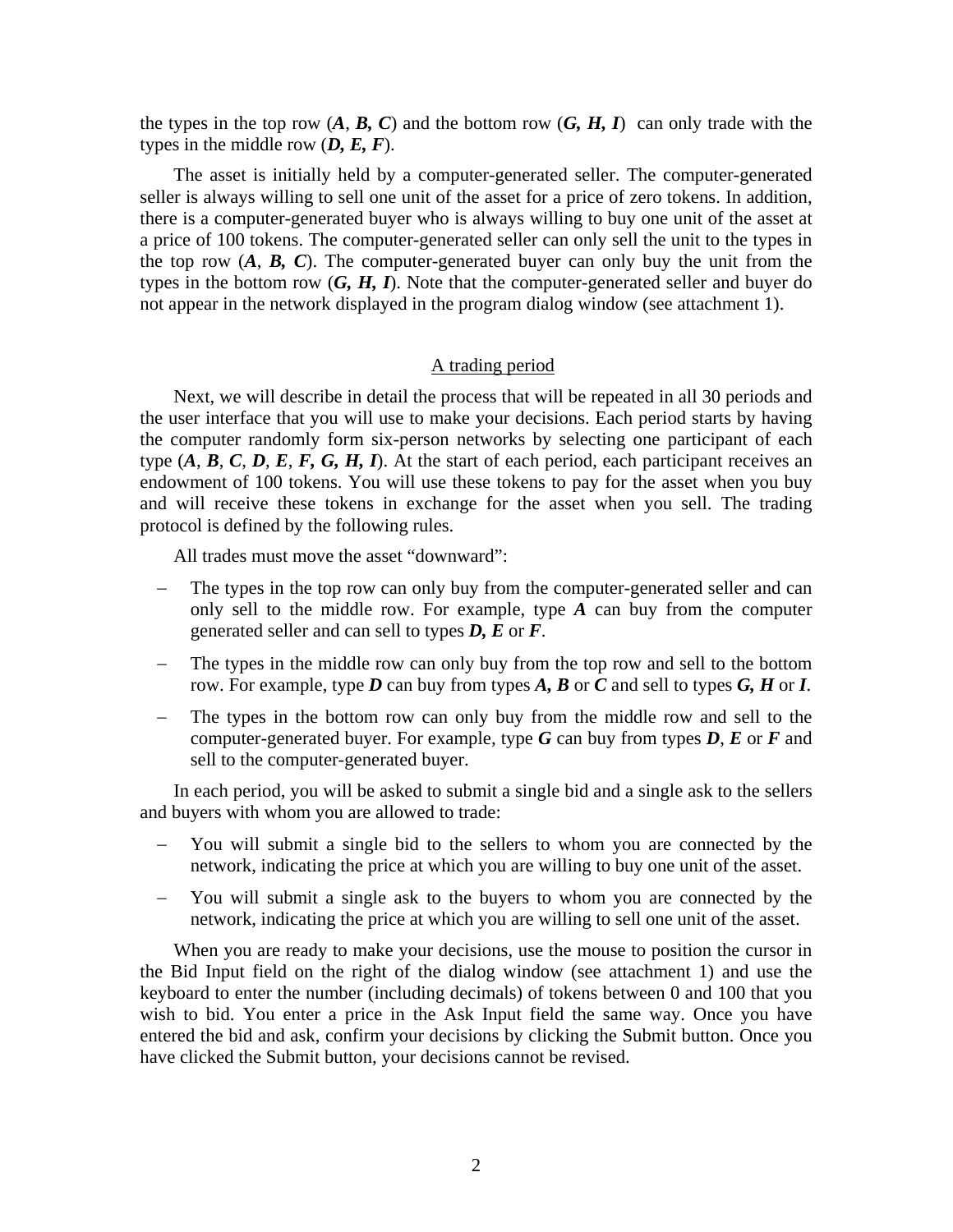When everyone has submitted their sealed bid and ask, you will observe the bids and asks of all other participants, the actual prices at which the asset was traded and the sequence of trades. This information is displayed in the large window that appears in the center of the dialog window (see attachment 2). Bids and asks are colored blue, and the actual prices at which the asset was traded are colored green. The letter to the left of each price indicates whether it is an ask **(A)** or a bid **(B)**. Each bid is displayed above the type of participant who has submitted this bid, and each ask is displayed below the type of participant who has submitted this ask. The asks of the computer-generated seller and bids of the computer-generated buyer are indicated by **CA** and **CB**, respectively.

Trades are executed sequentially. First, trades between the computer-generated seller and the buyers in the top row take place, followed by trades between the seller in the top row and the buyers in the bottom row, followed by trades between the seller in the middle row and the buyers in the bottom row, and finally trades between the seller in the bottom row and the computer-generated buyer. At each stage, a trade occurs only if a buyer has submitted a bid that is at least as high as the seller's ask. If there is more than one bid that is greater than or equal to the asking price, the asset is transferred from the seller to the buyer with the highest bid. If two buyers tie for the highest bid, the asset will be assigned to one of the buyers at random. The buyer pays the seller the number of tokens equal to the average of the bid and ask. Trading stops at any stage where no buyer bids as much as the seller's ask. In that case, the asset remains with the seller.

This completes the first of 30 trading periods. To move on to the second period, press the OK button on the bottom right hand corner of the program dialog window (see attachment 2). Note that after one minute the program will move automatically to the second period, but you will always be able to review the results of this period later in the experiment by choosing it and clicking on the View Results button on the top right hand corner of the program dialog window (see attachment 2). After letting you observe the results of the first period, the second period will start by having the computer randomly forming new groups of participants in networks.

This process will be repeated until all the 30 independent and identical trading periods are completed. Throughout the experiment please pay careful attention to the messages window at the bottom of the program dialog window (see attachment 1). At the end of the last round, you will be informed the experiment has ended.

#### Payoffs

Your trading profit in each period can be summarized by the formula:

### trading profit =  $(sales revenue) - (cost)$ .

The cost is the actual price you paid if you bought the asset and zero otherwise. The sales revenue is the actual price you received if you sold the asset and zero otherwise. Your total earnings in each trading period are equal to your initial endowment of 100 tokens *plus* your trading profits, positive or negative.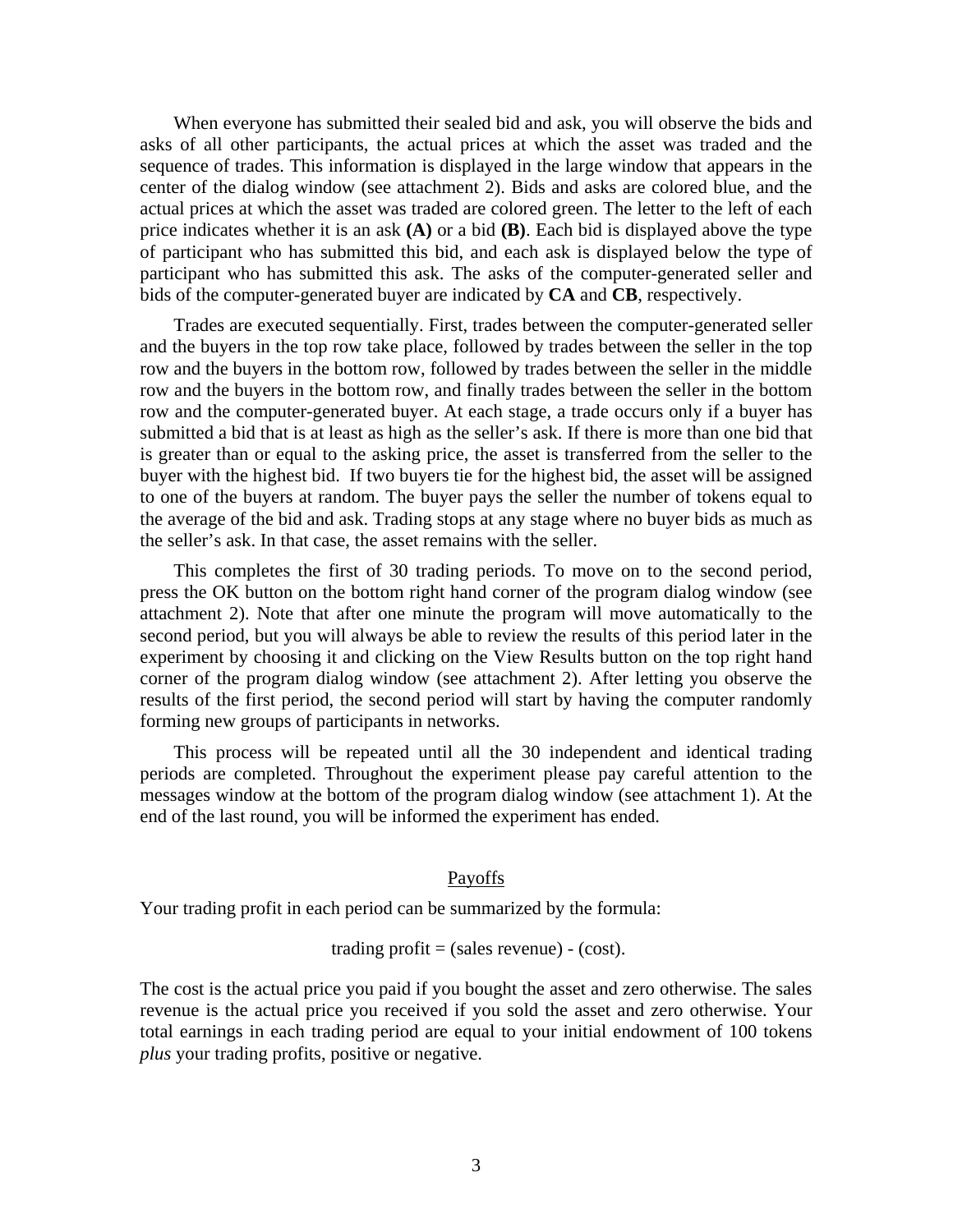Your final payoff in the experiment is determined as follows. At the end of the experiment, the computer will randomly select one period in which to execute the trades "for real". The period selected depends solely on chance. If the number of tokens you earned in that period is less than 100, you will receive 10 tokens to keep. If the number of tokens you earned in that period is at least 100, you will receive that amount minus 90 tokens to keep. At the end of the experiment, the tokens will be converted into money. Each token will be worth \$1. You will receive your payment as you leave the experiment.

# Rules

Please do not talk with anyone during the experiment. We ask everyone to remain silent until the end of the last round. Your participation in the experiment and any information about your earnings will be kept strictly confidential. Your payments receipt and participant form are the only places in which your name and social security number are recorded. If there are no further questions, you are ready to start. An instructor will approach your desk and activate your program.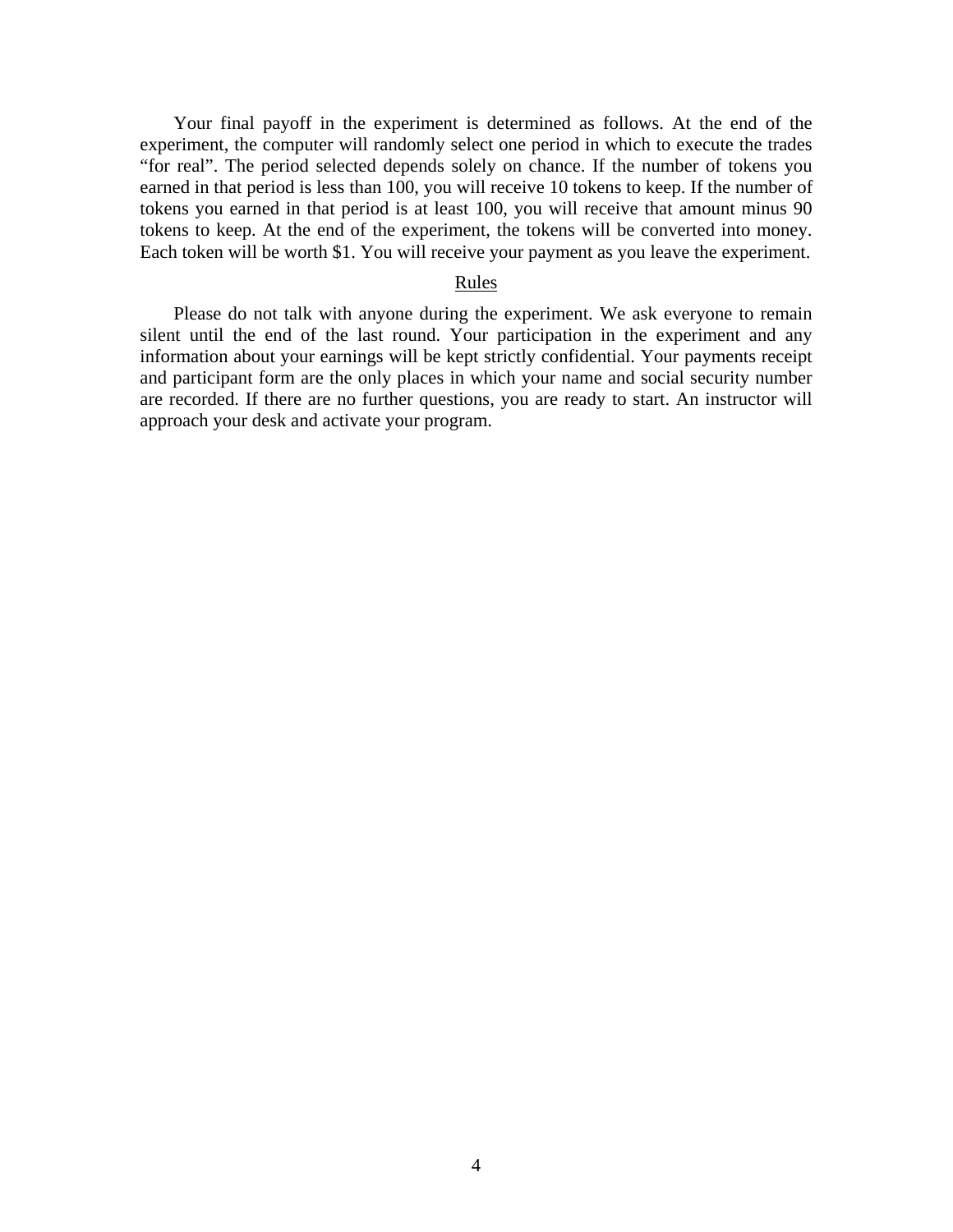